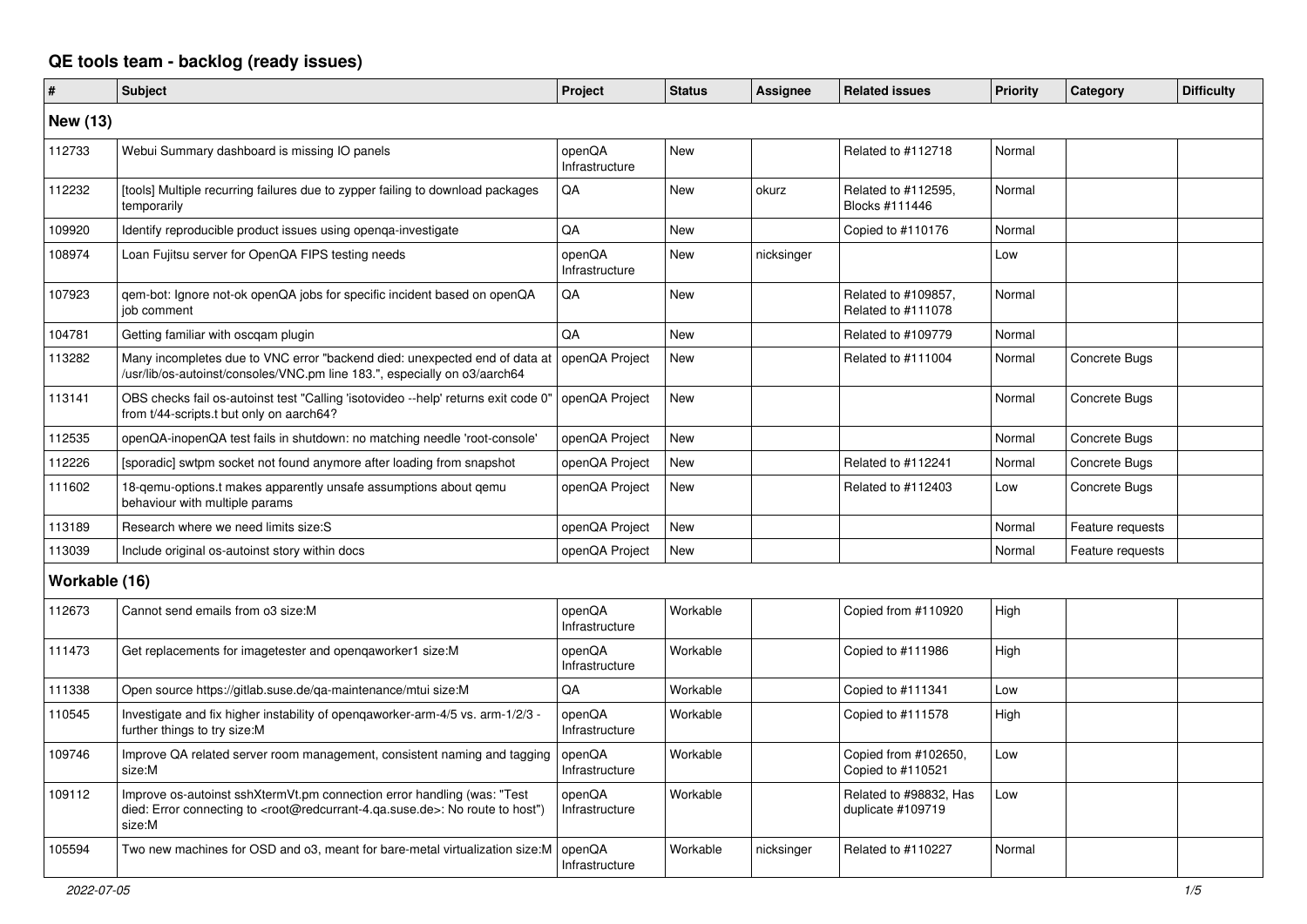| #               | <b>Subject</b>                                                                                                                                                                        | Project        | <b>Status</b> | <b>Assignee</b> | <b>Related issues</b>                                                                                                                                                              | <b>Priority</b> | Category         | <b>Difficulty</b> |
|-----------------|---------------------------------------------------------------------------------------------------------------------------------------------------------------------------------------|----------------|---------------|-----------------|------------------------------------------------------------------------------------------------------------------------------------------------------------------------------------|-----------------|------------------|-------------------|
| 113138          | sporadic failure in openQA test "t/ui/23-audit-log.t" size:M                                                                                                                          | openQA Project | Workable      |                 |                                                                                                                                                                                    | High            | Concrete Bugs    |                   |
| 107941          | [sporadic] openQA Fullstack test t/full-stack.t can still fail with "udevadm" log<br>message size:M                                                                                   | openQA Project | Workable      |                 |                                                                                                                                                                                    | Low             | Concrete Bugs    |                   |
| 113201          | Integrate spike solution for accessing VMWare's VNC-over-websockets into<br>os-autoinst's VNC console size:M                                                                          | openQA Project | Workable      |                 |                                                                                                                                                                                    | High            | Feature requests |                   |
| 111770          | Limit finished tests on /tests, but query configurable and show complete<br>number of jobs size:S                                                                                     | openQA Project | Workable      |                 |                                                                                                                                                                                    | Low             | Feature requests |                   |
| 111066          | Document suggested workflows for multiple teams reviewing openQA test<br>results size:M                                                                                               | openQA Project | Workable      |                 |                                                                                                                                                                                    | Normal          | Feature requests |                   |
| 106056          | [virtualization][tools] Improve retry behaviour and connection error handling in<br>backend::ipmi (was: "Fail to connect openqaipmi5-sp.qa.suse.de on our osd<br>environment") size:M | openQA Project | Workable      |                 | Related to #102650                                                                                                                                                                 | Low             | Feature requests |                   |
| 100967          | Use more perl signatures - openQA size:M                                                                                                                                              | openQA Project | Workable      | okurz           | Copied from #99663,<br>Copied to #105127                                                                                                                                           | Low             | Feature requests |                   |
| 99663           | Use more perl signatures - os-autoinst size:M                                                                                                                                         | openQA Project | Workable      | okurz           | Related to #102146,<br>Related to #104986,<br>Related to #104520,<br>Related to #106654,<br>Related to #108323,<br>Related to #110983.<br>Related to #112319,<br>Copied to #100967 | Low             | Feature requests |                   |
| 81899           | [easy][beginner] Move code from isotovideo to a module size: M                                                                                                                        | openQA Project | Workable      | okurz           | Related to #108530                                                                                                                                                                 | Low             | Feature requests |                   |
| In Progress (3) |                                                                                                                                                                                       |                |               |                 |                                                                                                                                                                                    |                 |                  |                   |
| 111341          | Open source https://gitlab.suse.de/qa-maintenance/qam-oscplugin/ size:M                                                                                                               | QA             | In Progress   | osukup          | Copied from #111338                                                                                                                                                                | Normal          |                  |                   |
| 111992          | Deal with QEMU and OVMF default resolution being 1280x800, affecting (at<br>least) gxl size:M                                                                                         | openQA Project | In Progress   | tinita          |                                                                                                                                                                                    | High            | Feature requests |                   |
| 95783           | Provide support for multi-machine scenarios handled by openga-investigate<br>size:M                                                                                                   | openQA Project | In Progress   | mkittler        | Related to #103425,<br>Related to #71809,<br>Related to #69976.<br>Related to #107014,<br>Related to #110518,<br>Related to #110530,<br>Related to #110176,<br>Copied from #81859  | Normal          | Feature requests |                   |
| Blocked (35)    |                                                                                                                                                                                       |                |               |                 |                                                                                                                                                                                    |                 |                  |                   |
| 112367          | [tools] python-paramiko on Leap/SLE throws exception with ed25519 key<br>size:M                                                                                                       | QA             | Blocked       | jbaier_cz       |                                                                                                                                                                                    | Normal          |                  |                   |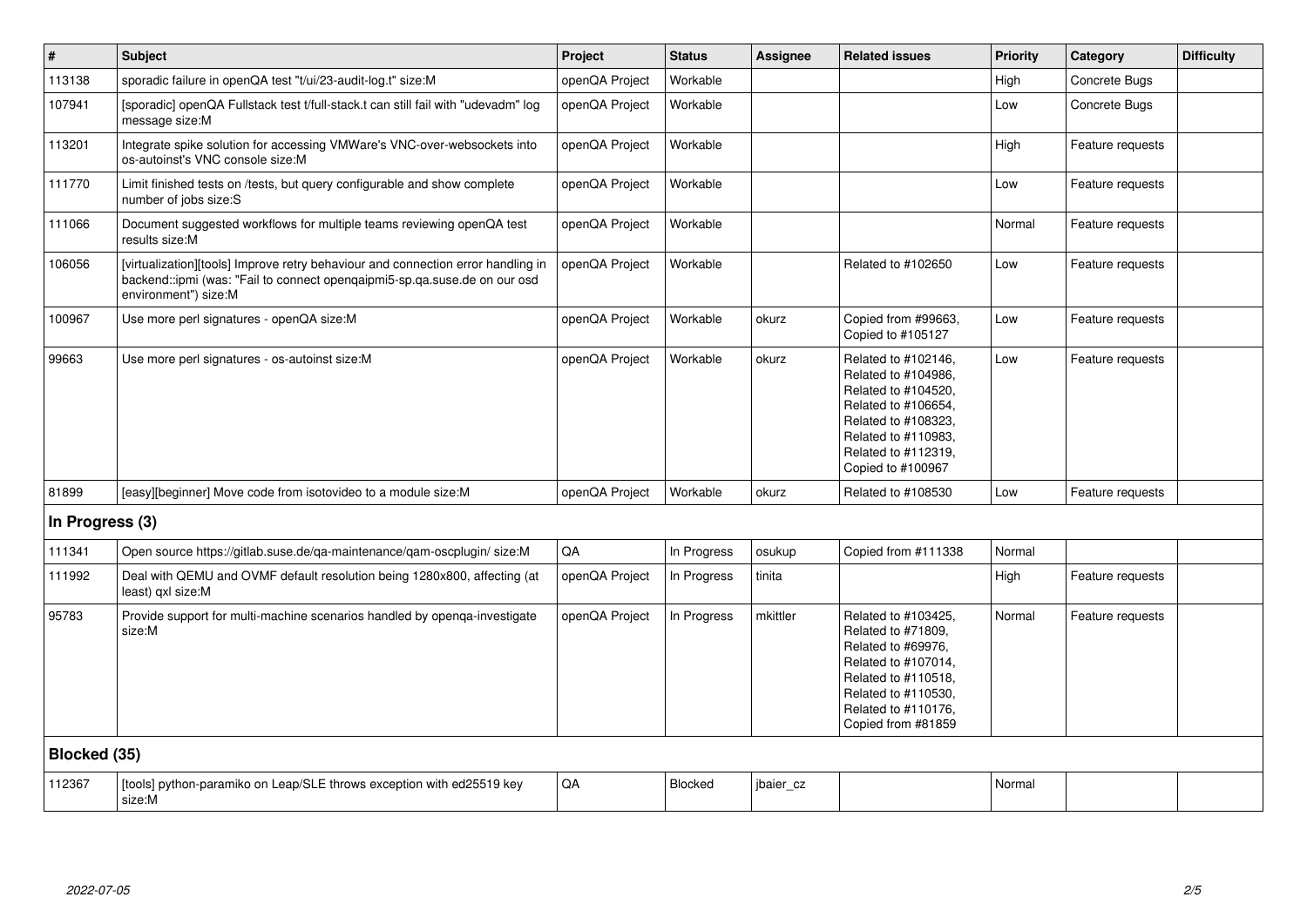| $\vert$ # | <b>Subject</b>                                                                                                                                                                                                              | Project                  | <b>Status</b>  | Assignee   | <b>Related issues</b>                                                                                                                                    | <b>Priority</b> | Category         | <b>Difficulty</b> |
|-----------|-----------------------------------------------------------------------------------------------------------------------------------------------------------------------------------------------------------------------------|--------------------------|----------------|------------|----------------------------------------------------------------------------------------------------------------------------------------------------------|-----------------|------------------|-------------------|
| 111446    | openQA-in-openQA tests fail due to corrupted downloaded rpm<br>auto_review:"Test died: command '.*zypper -n in<br>os-autoinst-distri-opensuse-deps' failed at<br>openqa//tests/install/test_distribution.pm line 1.*":retry | QA                       | <b>Blocked</b> | okurz      | Blocked by #112232                                                                                                                                       | Low             |                  |                   |
| 111347    | [saga][epic] Properly maintained Maintenance QA tooling                                                                                                                                                                     | QA                       | Blocked        | okurz      | Copied from #99303                                                                                                                                       | Normal          |                  |                   |
| 110920    | Emails from 03 are rejected by mx2.suse.de for certain sender/recipients<br>size:S                                                                                                                                          | openQA<br>Infrastructure | Blocked        | okurz      | Copied from #110629,<br>Copied to #112673                                                                                                                | High            |                  |                   |
| 110884    | [epic] Properly maintained open source mtui+oscqam                                                                                                                                                                          | QA                       | Blocked        | okurz      |                                                                                                                                                          | Normal          |                  |                   |
| 103736    | Make aarch64 machine chan-1 up and running after it is broken size:M                                                                                                                                                        | openQA<br>Infrastructure | Blocked        | nicksinger |                                                                                                                                                          | High            |                  |                   |
| 97862     | More openQA worker hardware for OSD size:M                                                                                                                                                                                  | openQA<br>Infrastructure | Blocked        | okurz      | Copied from #97043,<br>Copied to #104970                                                                                                                 | High            |                  |                   |
| 96539     | Conclude migration of qam.suse.de                                                                                                                                                                                           | QA                       | Blocked        | okurz      |                                                                                                                                                          | Normal          |                  |                   |
| 94105     | [epic] Use feedback from openga-investigate to automatically inform on github<br>pull requests, open tickets, weed out automatically failed tests                                                                           | QA                       | <b>Blocked</b> | okurz      | Related to #91773,<br>Related to #107014                                                                                                                 | Normal          |                  |                   |
| 91646     | [saga][epic] SUSE Maintenance QA workflows with fully automated testing,<br>approval and release                                                                                                                            | QA                       | Blocked        | okurz      | Copied to #99303                                                                                                                                         | Normal          |                  |                   |
| 101048    | [epic] Investigate and fix higher instability of openqaworker-arm-4/5 vs.<br>$arm-1/2/3$                                                                                                                                    | openQA Project           | Blocked        | mkittler   | Related to #101030                                                                                                                                       | High            | Concrete Bugs    |                   |
| 98952     | [epic] t/full-stack.t sporadically fails "clickElement: element not interactable"<br>and other errors                                                                                                                       | openQA Project           | Blocked        | mkittler   | Related to #101734                                                                                                                                       | Low             | Concrete Bugs    |                   |
| 109846    | [epic] Ensure all our database tables accomodate enough data, e.g. bigint for<br>id's                                                                                                                                       | openQA Project           | Blocked        | okurz      | Copied from #109836                                                                                                                                      | Normal          | Feature requests |                   |
| 109740    | [epic] Stable os-autoinst unit tests with good coverage                                                                                                                                                                     | openQA Project           | Blocked        | okurz      | Related to #109620                                                                                                                                       | Low             | Feature requests |                   |
| 109668    | [saga][epic] Stable and updated non-gemu backends for SLE validation                                                                                                                                                        | openQA Project           | Blocked        | okurz      | Related to #37339                                                                                                                                        | High            | Feature requests |                   |
| 109659    | [epic] More remote workers                                                                                                                                                                                                  | openQA Project           | Blocked        | okurz      |                                                                                                                                                          | Low             | Feature requests |                   |
| 109656    | [epic] Stable non-gemu backends                                                                                                                                                                                             | openQA Project           | Blocked        | okurz      | Related to #99345                                                                                                                                        | Normal          | Feature requests |                   |
| 108530    | os-autoinst plugins: x11_start_program from os-autoinst-distri-openQA<br>dynamically loaded from another git repo size:M                                                                                                    | openQA Project           | Blocked        | cdywan     | Related to #81899                                                                                                                                        | Normal          | Feature requests |                   |
| 108527    | [epic] os-autoinst plugins (or wheels or leaves or scrolls) for scalable code<br>reuse of helper functions and segmented test distributions                                                                                 | openQA Project           | Blocked        | okurz      | Copied from #106922                                                                                                                                      | Normal          | Feature requests |                   |
| 106922    | [epic][sporadic] openqa_from_git fails in dashboard due to<br>ensure_unlocked_desktop not expecting password entry screen in case of<br>locked desktop auto_review:"match=desktop-runner,screenlock timed<br>out.*":retry   | openQA Project           | Blocked        | okurz      | Related to #103122,<br>Related to #92092,<br>Related to #44441,<br>Related to #46589,<br>Related to #64078,<br>Copied from #106919,<br>Copied to #108527 | Normal          | Feature requests |                   |
| 103971    | [epic] Easy *re*-triggering and cloning of multi-machine tests                                                                                                                                                              | openQA Project           | Blocked        | mkittler   | Related to #66071                                                                                                                                        | Normal          | Feature requests |                   |
| 103962    | [saga][epic] Easy multi-machine handling: MM-tests as first-class citizens                                                                                                                                                  | openQA Project           | Blocked        | mkittler   | Copied to #112862                                                                                                                                        | Normal          | Feature requests |                   |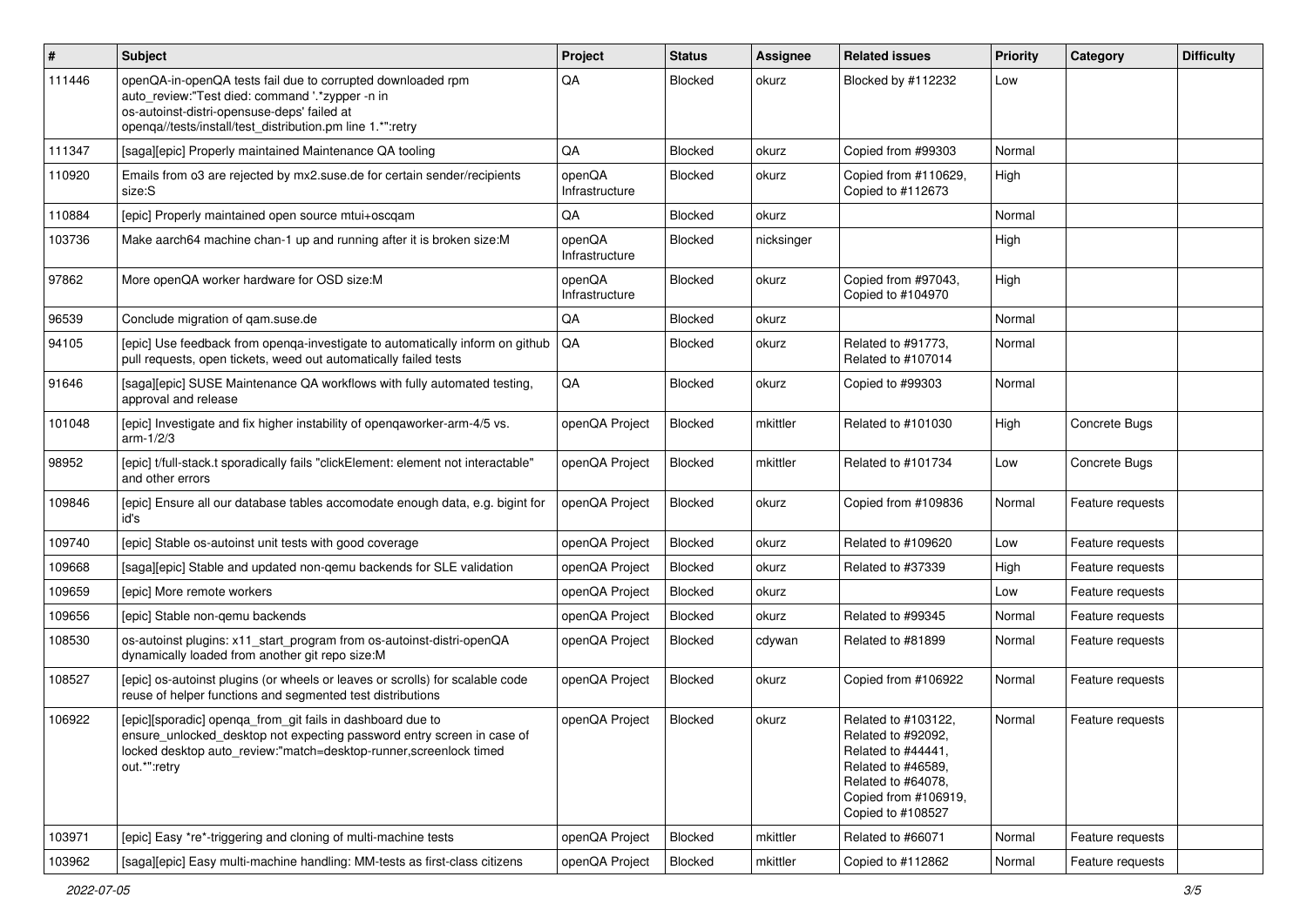| $\vert$ #     | Subject                                                                                                                   | Project                  | <b>Status</b> | <b>Assignee</b> | <b>Related issues</b>                                                               | <b>Priority</b> | Category                  | <b>Difficulty</b> |
|---------------|---------------------------------------------------------------------------------------------------------------------------|--------------------------|---------------|-----------------|-------------------------------------------------------------------------------------|-----------------|---------------------------|-------------------|
| 100688        | [epic][virtualization][3rd party hypervisor] Add svirt backend compatibility for<br>vmware 7.0                            | openQA Project           | Blocked       | okurz           |                                                                                     | High            | Feature requests          |                   |
| 99831         | [epic] Better handle minion tasks failing with "Job terminated unexpectedly"                                              | openQA Project           | Blocked       | mkittler        |                                                                                     | Normal          | Feature requests          |                   |
| 99660         | [epic] Use more perl signatures in our perl projects                                                                      | openQA Project           | Blocked       | okurz           |                                                                                     | Low             | Feature requests          |                   |
| 98472         | [epic] Scale out: Disaster recovery deployments of existing openQA<br>infrastructures                                     | openQA Project           | Blocked       | okurz           |                                                                                     | Normal          | Feature requests          |                   |
| 97190         | Limit size of initial requests everywhere, e.g. /, /tests, etc., over webUI and<br><b>API</b>                             | openQA Project           | Blocked       | okurz           | Related to #41054,<br>Related to #110680,<br>Related to #110677                     | Normal          | Feature requests          |                   |
| 96263         | [epic] Exclude certain Minion tasks from "Too many Minion job failures alert"<br>alert                                    | openQA Project           | Blocked       | okurz           | Related to #96197,<br>Related to #98499,<br>Related to #70768                       | Normal          | Feature requests          |                   |
| 92854         | [epic] limit overload of openQA webUI by heavy requests                                                                   | openQA Project           | Blocked       | okurz           | Copied from #92770                                                                  | Normal          | Feature requests          |                   |
| 91914         | [epic] Make reviewing openQA results per squad easier                                                                     | openQA Project           | Blocked       | okurz           | Related to #52655,<br>Related to #93710,<br>Copied from #91467,<br>Copied to #99306 | Normal          | Feature requests          |                   |
| 81060         | [epic] openQA web UI in kubernetes                                                                                        | openQA Project           | Blocked       | okurz           | Related to #76978                                                                   | Low             | Feature requests          |                   |
| 80150         | [epic] Scale out openQA: Easier openQA setup                                                                              | openQA Project           | Blocked       | okurz           |                                                                                     | Normal          | Feature requests          |                   |
| 80142         | [saga][epic] Scale out: Redundant/load-balancing deployments of openQA,<br>easy containers, containers on kubernetes      | openQA Project           | Blocked       | okurz           | Related to #80466,<br>Related to #92893,<br>Related to #110497                      | High            | Feature requests          |                   |
| 111860        | [epic] Upgrade all our infrastructure, e.g. o3+osd workers+webui and<br>production workloads, to openSUSE Leap 15.4       | openQA Project           | Blocked       | okurz           | Copied from #99183                                                                  | Normal          | Organisational            |                   |
| 99579         | [epic][retro] Follow-up to "Published QCOW images appear to be<br>uncompressed"                                           | openQA Project           | Blocked       | okurz           | Related to #96557,<br>Copied from #99246                                            | Low             | Organisational            |                   |
| Feedback (12) |                                                                                                                           |                          |               |                 |                                                                                     |                 |                           |                   |
| 113087        | [qa-tools][qem-bot] malformed data in smelt incident causes smelt sync fail                                               | QA                       | Feedback      | okurz           |                                                                                     | High            |                           |                   |
| 112916        | postgresql.conf is invalid after recent salt changes size:M                                                               | openQA<br>Infrastructure | Feedback      | okurz           | Copied from #112718                                                                 | Normal          |                           |                   |
| 112898        | Minion workers alert triggering on and off size:M                                                                         | QA                       | Feedback      | okurz           | Related to #96380                                                                   | High            |                           |                   |
| 111998        | Make our SLE related tooling work with upcoming changes to build suse de<br>(2FA and ssh key based authentication) size:M | QA                       | Feedback      | mkittler        |                                                                                     | High            |                           |                   |
| 111986        | Ensure uno openganet opensuse org is properly used                                                                        | openQA<br>Infrastructure | Feedback      | okurz           | Copied from #111473                                                                 | Normal          |                           |                   |
| 111171        | Handle installation of new FC switch                                                                                      | openQA<br>Infrastructure | Feedback      | okurz           |                                                                                     | Low             |                           |                   |
| 109737        | [opensuse][sporadic] test fails in chromium due to lost characters when typing<br>in the address bar size:M               | openQA Tests             | Feedback      | cdywan          | Related to #107632                                                                  | High            | Bugs in existing<br>tests |                   |